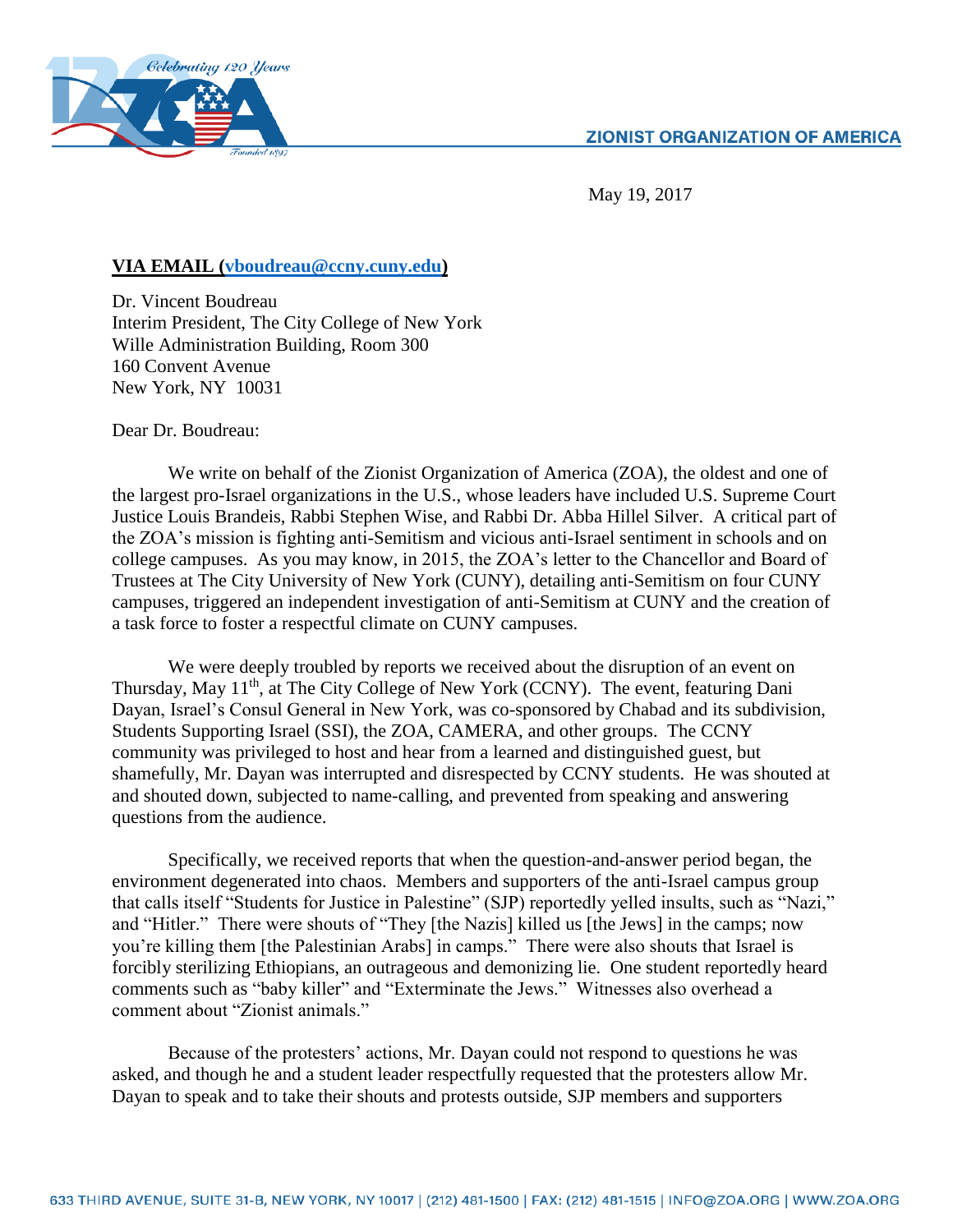refused to listen. Toward the end of the program, they repeatedly and loudly chanted, "Free, free Palestine" and "No justice, no peace," continuing to prevent Mr. Dayan from speaking. Mr. Dayan's own security detail reportedly advised him to leave because the situation became so out of control. We were shocked to receive reports that the president of CCNY's student government not only participated in the disruption and disrespect, but actually initiated the chanting.

## **Violations of CCNY's Community Standards**

The behavior of SJP members and supporters was despicable, violating CCNY's community standards. CCNY's website promotes this [message:](https://www.ccny.cuny.edu/we-are-one-ccny) "We Are One CCNY" – a place, "regardless of the rhetoric in the larger society . . . where all people are welcome, protected and celebrated. Wherever you were born, whatever you believe, and however you came here . . . City College is a place where your experiences, perspectives and identity will be respected."

That surely was not the experience of Israel's Consul General, Dani Dayan, or of the students who invited him to campus, or of all those who came to listen and ask questions.

## **Violations of CCNY's Henderson Rules**

The conduct of SJP members and supporters also violated CCNY's ["Henderson Rules"](https://www.ccny.cuny.edu/sites/default/files/counseling/upload/Henderson-20Rules-14-moved.pdf) which provide, in relevant part, that:

- A member of the academic community shall not intentionally obstruct . . . others from the exercise of their rights. Nor shall he/she interfere with the institution's educational processes or facilities, or the rights of those who wish to avail themselves of any of the institution's instructional . . . services.
- Each member of the academic community or an invited guest has the right to advocate his/her position without having to fear abuse, physical, verbal, or otherwise, from others supporting conflicting points of view. Member of the academic community and other persons on the college grounds shall not use language or take actions reasonably likely to provoke or encourage physical violence by demonstrators, those demonstrated against, or spectators.
- Disorderly conduct on college-owned property is prohibited.
- Any action or situation which recklessly or intentionally endangers mental or physical health is prohibited.

In violation of the Henderson Rules, the protesters intentionally obstructed the May  $11<sup>th</sup>$ event and prevented Mr. Dayan from exercising his right to speak and the audience's right to listen to and learn from him. Mr. Dayan was an invited guest to CCNY. As the Henderson Rules provide, he had every right to express his views no matter how much SJP members and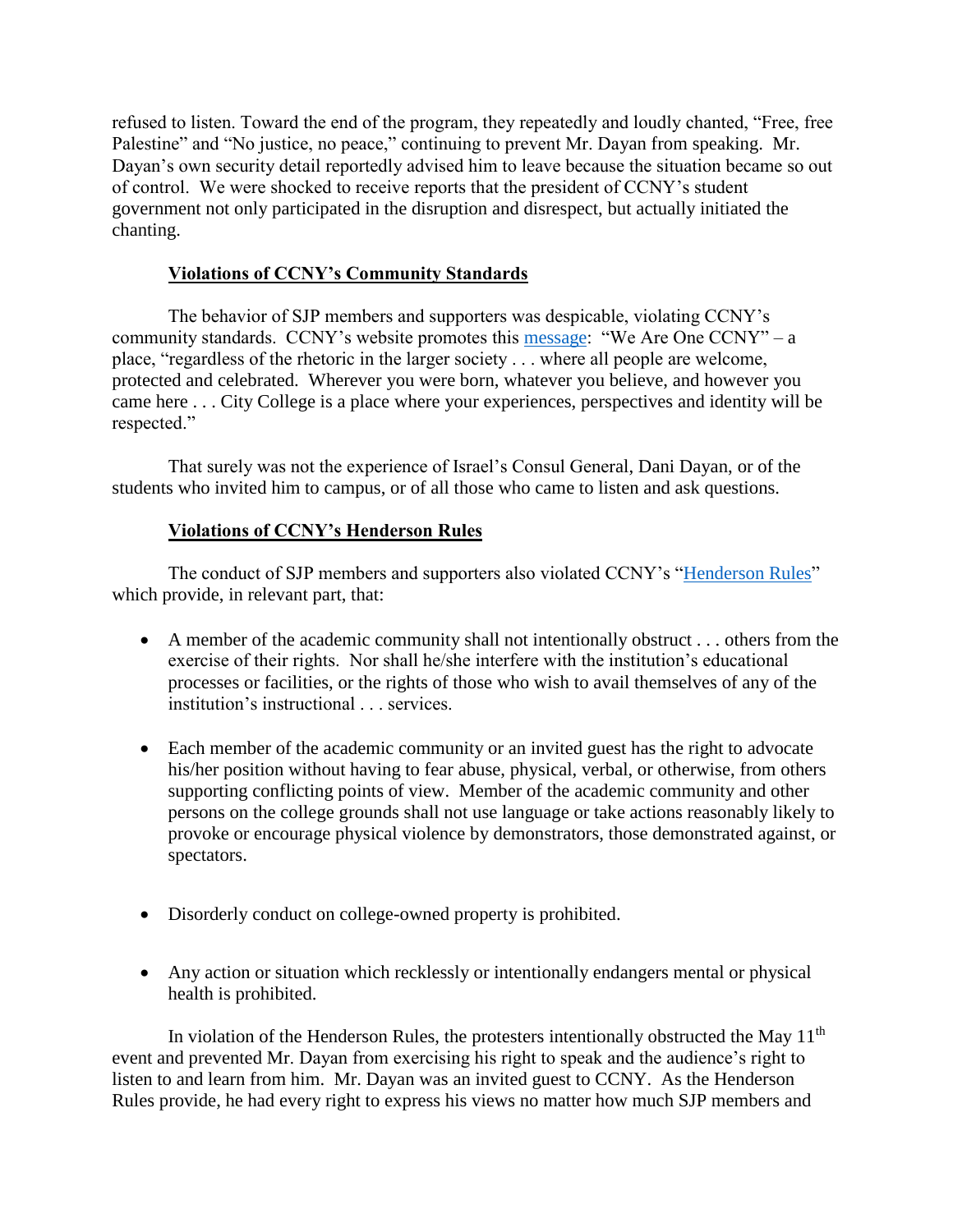supporters opposed them. SJP members and supporters created a hostile learning environment, rather than a climate that encourages the exchange of opinions and ideas.

## **Remedial Steps are Necessary**

The Henderson Rules mandate that any student who engages in prohibited conduct be subject to a range of sanctions, including suspension and expulsion. If a student group authorized the prohibited conduct, then the group "shall have its permission to operate on campus rescinded." Whatever penalties are imposed, they should include a requirement that all violators (1) issue a written unconditional apology to all the co-sponsors of the Dayan event and a commitment not to engage in the disruptive and disrespectful behavior again; and (2) issue a written unconditional apology to Dani Dayan.

In addition to fully investigating this incident and sanctioning the wrongdoers, we urge you to take the following steps:

- Ensure that CCNY security personnel are sufficiently trained to respond to incidents like this one. We understand that SSI took all necessary and appropriate steps to ensure that this event would proceed successfully and without problems, including arranging in advance for security. Security personnel were helpful and cooperative. Yet reportedly, they did not intervene when the protesters obstructed Dani Dayan's speech and prevented him from responding to questions. Security should have immediately escorted the protesters from the room, so that the event could proceed unhindered. Security must be fully prepared for future events, to respond effectively to disruptions and other problems, and to ensure that events proceed unimpeded and consistent with the rules.
- Issue a statement to the CCNY community unequivocally affirming that student groups had the right to invite Israel's Consul General to speak on campus, that the protesters violated CCNY's rules and policies by shouting him down, disrespecting him and preventing him from expressing his views and preventing others in the community from hearing and learning from him, and that the violators will be punished consistent with the rules and policies. If the evidence shows that SJP and the student government president violated the rules, then your statement should publicly condemn them.

You did issue a statement to the community on May  $12<sup>th</sup>$ , but it did not make these points. Indeed, it was troubling that in your statement, you thought it important to identify Mr. Dayan as "a well-known advocate of expanding Israeli settlements in the contested territories." Accurate or not, the characterization was gratuitous – and irrelevant to the fact that as an invited guest to the campus, Mr. Dayan had the right to speak about "settlements" or anything else without interference or abuse.

As it turns out, we understand that Mr. Dayan said nothing about the so-called settlements in his presentation, nor did he address the Arab-Israeli conflict. Instead, he focused on Israel's positive relations with nations around the world, and Israel's many achievements and contributions to the global community, including its many humanitarian efforts – all of which are beyond dispute.